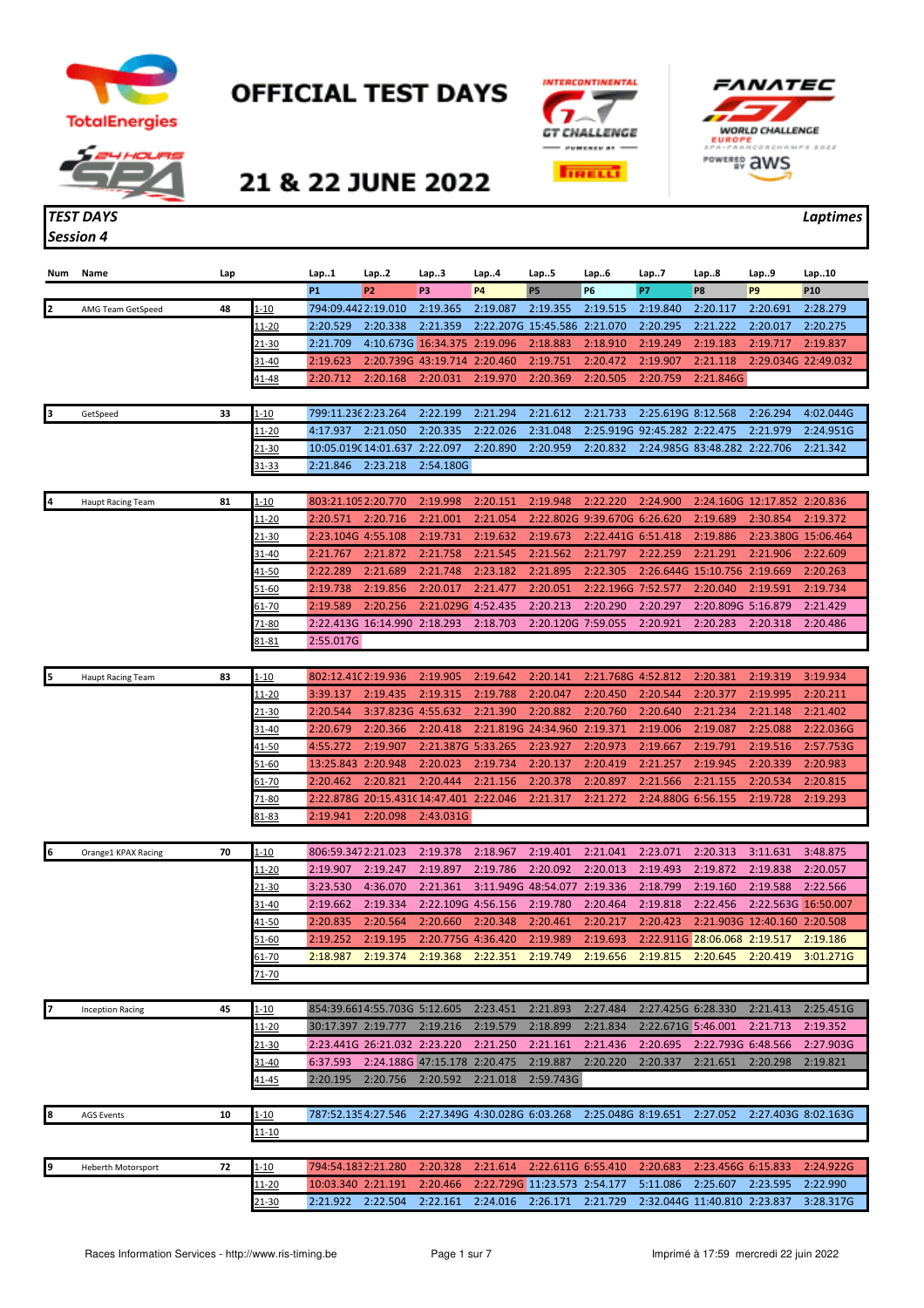| $31 - 40$                        |                    |  |  |  |                                                                                             | 11:50.147 2:22.475 2:22.161 2:22.593 2:22.202 2:23.127 2:22.246 2:21.437 2:51.131G 38:58.359G |
|----------------------------------|--------------------|--|--|--|---------------------------------------------------------------------------------------------|-----------------------------------------------------------------------------------------------|
|                                  |                    |  |  |  | 4:31.212 2:21.297 2:21.328G 8:05.691 2:24.418 2:21.337 2:21.119 2:23.349 2:23.011G 7:12.565 |                                                                                               |
| 41-50<br>51-60<br>61-70<br>71-72 |                    |  |  |  | 2:19.191 2:21.207 2:19.150 2:18.979 2:21.059G 5:12.648 2:20.387 2:20.408 2:20.708 2:24.320G |                                                                                               |
|                                  |                    |  |  |  | 11:33.942 2:25.607 2:24.556 2:25.107 2:23.963 2:24.784 2:24.033 2:23.689 2:24.356G 4:33.391 |                                                                                               |
|                                  | 2:28.611 2:55.574G |  |  |  |                                                                                             |                                                                                               |

| 10     | <b>Boutsen Racing</b>         | 56 | <u>1-10</u>   | 834:36.4552:21.039  |                              | 2:19.996                     | 2:20.047                     | 2:20.021           | 2:20.170                     | 2:20.004                     | 2:20.046                     | 2:20.287                     | 3:06.233G            |
|--------|-------------------------------|----|---------------|---------------------|------------------------------|------------------------------|------------------------------|--------------------|------------------------------|------------------------------|------------------------------|------------------------------|----------------------|
|        |                               |    | <u> 11-20</u> | 9:09.634            | 2:24.710                     | 2:21.058                     | 2:21.356G 5:21.672           |                    | 2:24.711                     | 2:23.538                     | 2:23.544                     | 2:22.631                     | 2:22.926             |
|        |                               |    | 21-30         | 2:23.327            | 2:23.617                     |                              | 2:24.420G 71:51.738 2:22.117 |                    | 2:21.214                     | 2:21.474                     | 2:20.571                     | 2:22.292G 7:10.917           |                      |
|        |                               |    | 31-40         | 2:19.278            | 2:25.094                     | 2:20.075                     | 2:19.000                     | 2:27.342G 7:11.834 |                              | 2:22.263                     | 2:20.878                     | 2:20.523                     | 2:20.399             |
|        |                               |    | 41-50         | 2:20.298            | 2:20.381                     | 2:21.025                     | 2:20.634                     | 2:26.306G 7:14.965 |                              |                              | 2:24.941G 10:40.188 2:20.464 |                              | 2:20.547             |
|        |                               |    | 51-56         | 2:25.421G 4:56.107  |                              | 2:19.683                     | 2:18.597                     | 2:18.154           | 2:19.762G                    |                              |                              |                              |                      |
|        |                               |    |               |                     |                              |                              |                              |                    |                              |                              |                              |                              |                      |
| 11     | Tresor by Car Collection      | 19 | 1-10          | 814:07.596 2:21.430 |                              | 2:21.283                     | 2:20.748                     | 2:20.396           | 3:19.005G 7:22.482           |                              | 2:20.338                     | 2:20.383                     | 2:20.125             |
|        |                               |    | 11-19         | 2:20.043            | 2:21.147                     | 2:20.368                     | 2:20.147                     | 2:20.116           | 2:23.641G 8:18.025           |                              | 2:26.303                     | 2:22.748G                    |                      |
|        |                               |    |               |                     |                              |                              |                              |                    |                              |                              |                              |                              |                      |
| $[12]$ | Tresor by Car Collection      | 90 | <u>1-10</u>   | 782:47.1782:19.890  |                              | 2:19.421                     | 2:19.647                     |                    | 2:20.517G 11:46.729 2:21.070 |                              | 2:19.289                     | 2:19.448                     | 2:20.667G            |
|        |                               |    | <u> 11-20</u> | 8:23.910            | 2:21.736G 9:28.332           |                              | 2:20.625                     | 2:20.806           | 2:20.224                     | 2:25.170G 4:57.392           |                              | 2:25.732                     | 2:21.196             |
|        |                               |    | 21-30         | 2:20.221            | 5:07.481                     | 3:00.286                     | 2:21.605                     | 2:20.092           | 2:19.105                     | 2:19.196                     | 2:19.750                     | 2:19.281                     | 2:19.415             |
|        |                               |    | 31-40         | 2:20.372            | 2:19.932                     | 2:20.745                     | 2:20.486                     | 2:20.539           | 2:27.752G 21:59.799          |                              | 2:20.189                     | 2:19.376                     | 2:18.930             |
|        |                               |    | 41-50         | 2:20.344G 8:32.697  |                              | 2:25.553                     | 2:23.524                     | 2:18.834           | 2:19.792                     | 2:19.495                     | 2:19.638                     | 2:19.798                     | 2:25.716G            |
|        |                               |    | <u>51-60</u>  | 14:08.315 2:20.139  |                              | 2:23.112                     | 2:19.861                     | 2:20.279           | 2:20.449                     | 2:20.724                     | 2:21.133                     | 2:20.545                     | 2:20.411             |
|        |                               |    | 61-70         | 2:20.362            | 2:20.160                     | 2:19.883                     | 2:20.286                     | 2:20.717           | 2:20.634                     | 2:20.435                     | 2:21.351G 4:24.330           |                              | 2:19.552             |
|        |                               |    | 71-80         | 2:19.335            | 2:19.778                     | 2:19.528                     | 2:20.960                     | 2:19.946           | 2:19.941                     | 2:20.281                     |                              | 2:27.660G 16:20.171 2:19.684 |                      |
|        |                               |    | 81-90         | 2:19.362            | 2:24.653                     | 2:22.839                     | 2:20.361                     | 2:28.273G 4:59.911 |                              | 2:23.205                     | 2:21.397                     | 2:23.573                     | 3:00.038G            |
|        |                               |    | 91-90         |                     |                              |                              |                              |                    |                              |                              |                              |                              |                      |
|        |                               |    |               |                     |                              |                              |                              |                    |                              |                              |                              |                              |                      |
|        |                               | 37 |               |                     |                              |                              |                              |                    |                              | 2:21.640                     | 2:21.183                     |                              |                      |
| 14     | <b>Emil Frey Racing</b>       |    | $1 - 10$      | 815:32.9543:03.229  | 2:23.346G 7:58.439           |                              | 2:54.461G 12:40.698 2:26.516 |                    | 2:21.985                     |                              |                              | 2:23.660G 20:59.349          |                      |
|        |                               |    | <u> 11-20</u> | 2:22.102            |                              |                              | 2:20.168                     | 2:19.119           | 2:18.903                     |                              | 2:20.701G 23:38.514 2:23.502 |                              | 2:21.374             |
|        |                               |    | $21 - 30$     | 2:21.520            | 2:22.075                     | 2:21.589                     | 2:22.398                     | 2:21.863           | 2:23.932G 5:23.311           |                              | 2:24.396                     | 2:22.756                     | 2:24.269             |
|        |                               |    | 31-37         |                     | 2:23.324G 20:01.657 2:24.260 |                              | 2:22.439                     | 2:21.875           | 2:21.232                     | 2:23.594G                    |                              |                              |                      |
|        |                               |    |               |                     |                              |                              |                              |                    |                              |                              |                              |                              |                      |
| 19     | <b>Emil Frey Racing</b>       | 22 | 1-10          |                     | 810:23.9682:21.558           | 2:20.971                     | 2:20.275                     | 2:20.637           | 2:21.657                     | 2:20.892                     | 4:09.175                     | 2:40.238                     | 2:21.297             |
|        |                               |    | <u> 11-20</u> | 2:21.223            | 2:21.298                     | 2:21.197                     | 2:21.444                     | 2:21.145           | 2:22.390                     | 2:22.374                     | 2:22.034                     | 2:21.397                     | 4:58.100             |
|        |                               |    | <u> 21-22</u> | 3:08.360            | 2:51.281G                    |                              |                              |                    |                              |                              |                              |                              |                      |
|        |                               |    |               |                     |                              |                              |                              |                    |                              |                              |                              |                              |                      |
| 20     | SPS automotive performance    | 36 | 1-10          | 812:04.5622:22.432  |                              | 2:21.523                     | 2:37.532G 7:30.278           |                    | 3:45.811                     | 2:20.629                     | 2:20.545                     | 2:19.964                     | 2:30.653G            |
|        |                               |    | <u> 11-20</u> | 21:41.398 2:24.677  |                              | 2:25.350                     | 2:23.079                     | 2:23.598G 4:57.787 |                              | 2:24.805                     | 2:23.953                     | 2:22.116                     | 2:23.780             |
|        |                               |    |               |                     |                              |                              |                              |                    |                              |                              |                              |                              |                      |
|        |                               |    | <u>21-30</u>  | 2:23.563            | 2:21.784                     | 2:22.586                     | 2:22.747                     | 2:24.007           |                              | 2:26.259G 17:21.379 2:25.774 |                              | 2:25.223                     | 2:25.487             |
|        |                               |    | $31 - 36$     | 2:27.371G 6:21.528  |                              | 2:24.403                     | 2:24.549                     | 2:24.575           | 2:28.250G                    |                              |                              |                              |                      |
|        |                               |    |               |                     |                              |                              |                              |                    |                              |                              |                              |                              |                      |
| 21     | AF Corse                      | 43 | <u>1-10</u>   | 792:41.2342:21.880  |                              | 2:21.192                     | 2:20.691                     | 2:22.574           | 2:20.527                     | 2:20.754                     | 2:21.099                     | 2:21.289                     | 2:24.509             |
|        |                               |    | 11-20         |                     | 2:23.322G 18:21.666 2:19.938 |                              | 2:19.444                     |                    | 2:27.051G 10:39.670 2:20.474 |                              | 4:58.490G 7:39.787           |                              | 2:20.873             |
|        |                               |    | 21-30         | 2:20.028            | 2:20.094                     | 2:22.587G 6:44.930           |                              | 2:22.467           | 2:21.254                     | 2:23.434                     | 2:21.411                     | 2:24.105                     | 2:21.173             |
|        |                               |    | 31-40         | 2:21.362            |                              | 4:26.916G 66:03.458 2:26.425 |                              | 2:21.386           | 2:29.685G 8:24.952           |                              | 2:22.907                     | 2:20.890                     | 2:20.678             |
|        |                               |    | $41 - 43$     |                     | 2:25.116 2:23.505 2:35.264G  |                              |                              |                    |                              |                              |                              |                              |                      |
|        |                               |    |               |                     |                              |                              |                              |                    |                              |                              |                              |                              |                      |
| 22     | <b>Allied Racing</b>          | 0  | $1 - 0$       |                     |                              |                              |                              |                    |                              |                              |                              |                              |                      |
|        |                               |    |               |                     |                              |                              |                              |                    |                              |                              |                              |                              |                      |
| 23     | Heart of Racing with TF Sport | 53 | $1 - 10$      | 792:47.7112:19.558  |                              | 2:18.909                     | 2:19.569                     | 2:21.050           | 2:19.842                     | 2:28.235G 7:23.237           |                              | 2:22.064                     | 2:26.706             |
|        |                               |    | $11 - 20$     | 2:22.989            | 2:21.004                     | 3:54.080                     | 3:26.576                     | 2:20.934           |                              | 2:21.866G 19:12.723 5:04.953 |                              | 2:57.348                     | 2:21.596             |
|        |                               |    | <u>21-30</u>  | 2:21.428            |                              | 2:25.160G 18:05.979 2:21.467 |                              | 2:22.164           | 2:21.224                     | 2:21.629                     |                              | 2:24.983G 39:46.565 2:32.146 |                      |
|        |                               |    | 31-40         |                     | 2:25.826G 21:33.607 2:27.389 |                              | 2:24.598                     | 2:24.010           | 2:22.386                     | 2:21.889                     | 2:23.049                     | 2:23.110                     | 2:22.757             |
|        |                               |    | 41-50         |                     | 2:24.084G 19:05.016 2:19.818 |                              | 2:21.055                     | 2:19.700           | 2:26.203                     | 2:20.079                     | 2:20.280                     | 2:20.377                     | 2:22.229G            |
|        |                               |    | 51-53         | 5:36.143            | 2:22.016                     | 2:27.196G                    |                              |                    |                              |                              |                              |                              |                      |
|        |                               |    |               |                     |                              |                              |                              |                    |                              |                              |                              |                              |                      |
| 24     | Herberth Motorsport           | 36 | $1 - 10$      | 837:12.136 2:20.634 |                              | 2:20.792                     | 2:20.277                     | 2:21.578G 4:57.604 |                              | 2:24.068                     | 3:54.818                     | 4:11.677                     | 2:25.137             |
|        |                               |    | <u> 11-20</u> | 2:23.712            | 2:32.902G 4:29.933           |                              | 2:30.307                     | 2:28.410           | 2:26.910                     | 2:25.872                     | 2:24.572                     | 2:28.982G 9:38.157           |                      |
|        |                               |    | 21-30         | 2:26.208            |                              | 3:54.387G 10:07.798 2:25.331 |                              | 2:24.428           | 2:25.578                     | 2:24.077                     | 2:24.106                     | 2:26.359                     | 2:34.499G            |
|        |                               |    | 31-36         | 5:11.770            | 2:25.023                     | 2:26.852                     | 2:30.394G 5:20.741           |                    | 2:27.241                     |                              |                              |                              |                      |
|        |                               |    |               |                     |                              |                              |                              |                    |                              |                              |                              |                              |                      |
| 25     | Sainteloc Junior Team         | 75 | $1 - 10$      | 794:17.308 2:19.788 |                              | 2:19.584                     | 2:20.103                     | 2:19.767           | 2:19.750                     | 2:21.101                     | 2:20.716                     | 2:20.906                     | 2:20.771             |
|        |                               |    | <u> 11-20</u> | 2:20.682            | 2:20.648                     | 2:20.741                     | 2:20.798                     | 4:45.453           | 2:21.393                     | 2:20.647                     | 2:20.375                     |                              | 2:25.095G 19:38.180G |
|        |                               |    | <u>21-30</u>  | 8:47.812            | 2:18.290                     | 2:19.879                     | 2:22.039                     | 2:22.628           | 2:19.447                     | 2:19.147                     | 2:19.232                     | 2:21.389G 11:27.569          |                      |
|        |                               |    | 31-40         |                     | 2:23.028G 13:22.560 2:20.075 |                              | 2:19.896                     | 2:19.968           | 2:20.259                     | 2:20.039                     | 2:20.007                     | 2:20.324                     | 2:20.143             |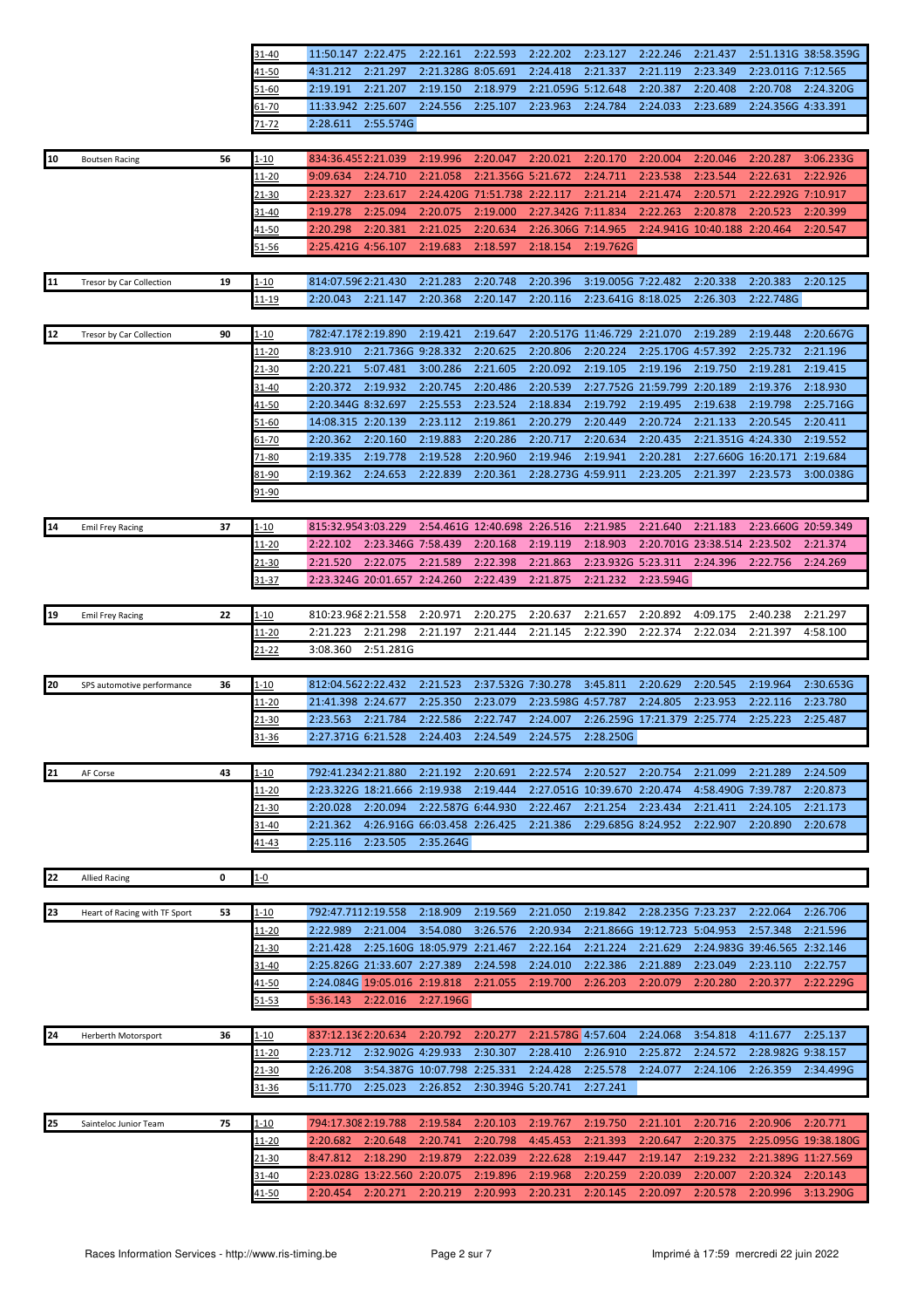|    |                        |    | 51-60          | 19:26.288 2:21.477   |                                          | 2:19.914           | 2:19.714                     | 2:19.830                     | 2:19.758                     | 2:19.823                     | 2:19.722                                | 2:20.164                                 | 2:20.470                                 |
|----|------------------------|----|----------------|----------------------|------------------------------------------|--------------------|------------------------------|------------------------------|------------------------------|------------------------------|-----------------------------------------|------------------------------------------|------------------------------------------|
|    |                        |    | 61-70          | 2:21.812             | 2:20.640                                 | 2:20.485           | 2:20.497                     | 2:20.396                     | 2:20.258                     | 2:20.745                     | 2:21.018                                | 2:20.475                                 | 2:20.905                                 |
|    |                        |    | 71-75          | 2:20.797             | 2:20.999                                 | 2:21.344           | 2:20.796                     | 2:21.918G                    |                              |                              |                                         |                                          |                                          |
|    |                        |    |                |                      |                                          |                    |                              |                              |                              |                              |                                         |                                          |                                          |
| 26 | Sainteloc Junior Team  | 50 | $1 - 10$       | 796:04.860 2:22.575  |                                          | 2:19.614           | 2:20.644                     | 2:29.824G 5:21.772           |                              | 2:18.805                     | 2:18.816                                | 2:27.372                                 | 2:18.685                                 |
|    |                        |    | <u> 11-20</u>  |                      | 2:23.158G 11:19.771 2:21.328             |                    | 2:22.029                     | 2:20.495                     | 2:21.016                     | 2:20.510                     |                                         | 2:21.727G 15:05.261 2:20.883             |                                          |
|    |                        |    | $21 - 30$      | 2:21.280             | 2:20.707                                 | 2:20.663           | 2:20.718                     | 2:20.776                     | 2:20.645                     | 2:20.811                     | 2:21.398                                | 2:22.416                                 | 2:22.068                                 |
|    |                        |    | 31-40          | 2:20.530             | 2:21.070                                 | 2:20.628           | 2:20.742                     |                              | 2:23.270G 12:33.503          | 2:20.112                     | 2:19.987                                | 2:20.310                                 | 2:20.895                                 |
|    |                        |    | 41-50          | 2:21.187             | 2:20.529                                 | 2:20.453           | 2:20.751                     | 2:21.008                     | 2:20.854                     | 2:20.844                     | 2:21.060                                | 2:21.045                                 | 4:48.755G                                |
|    |                        |    | 51-50          |                      |                                          |                    |                              |                              |                              |                              |                                         |                                          |                                          |
|    |                        |    |                |                      |                                          |                    |                              |                              |                              |                              |                                         |                                          |                                          |
| 27 | Leipert Motorsport     | 75 | 1-10           | 813:39.4532:26.277   |                                          | 2:26.815           |                              | 2:27.869G 4:44.759G 6:51.640 |                              | 2:21.058                     | 2:20.944                                | 2:20.798                                 | 2:26.504                                 |
|    |                        |    | 11-20          | 2:23.390G 4:20.775   |                                          | 2:22.810           | 2:22.136                     | 3:19.972                     | 4:39.981                     | 2:34.361                     | 2:22.453                                | 2:22.204                                 | 2:22.329                                 |
|    |                        |    | 21-30          | 2:23.776             | 2:23.572                                 | 2:23.327           | 2:22.809                     | 2:23.835                     | 2:22.636                     | 2:23.297                     | 2:23.820                                | 2:23.663                                 | 2:23.085                                 |
|    |                        |    | 31-40          | 2:22.534             | 2:23.720G 19:00.625 2:25.253             |                    |                              | 2:25.570                     | 2:25.705G 4:09.704           |                              | 2:21.658                                | 2:21.201                                 | 2:22.166                                 |
|    |                        |    | <u>41-50</u>   | 2:26.160G 6:35.963   |                                          | 2:25.201           | 2:22.314                     |                              | 2:57.801G 14:15.734 2:25.412 |                              | 2:22.977                                | 2:22.509                                 | 2:24.312                                 |
|    |                        |    | 51-60          | 2:23.671             | 2:23.218                                 | 2:22.780           | 2:23.269                     | 2:22.847                     | 2:22.630                     | 2:22.578                     | 2:22.459                                | 2:23.179                                 | 2:22.876                                 |
|    |                        |    | 61-70          | 2:26.101G 9:25.729   |                                          | 2:19.773           | 2:23.690                     | 2:25.108                     | 2:19.581                     |                              | 2:22.108G 11:18.729C 11:32.532 2:22.589 |                                          |                                          |
|    |                        |    | 71-75          | 2:20.893             | 2:20.409                                 | 2:20.559           | 2:20.626                     | 2:24.757G                    |                              |                              |                                         |                                          |                                          |
|    |                        |    |                |                      |                                          |                    |                              |                              |                              |                              |                                         |                                          |                                          |
| 30 | Team WRT               | 64 | $1 - 10$       | 803:38.0032:20.809   |                                          | 2:20.368           | 2:20.466                     | 2:20.695                     | 2:20.557                     | 2:20.308                     | 2:20.675                                | 2:20.867                                 | 2:23.763G                                |
|    |                        |    | 11-20          | 8:15.272             | 2:23.144                                 |                    | 2:22.424G 13:40.318 2:23.183 |                              | 3:49.771                     | 4:16.611                     | 2:23.875                                | 2:21.551                                 | 2:20.798                                 |
|    |                        |    | 21-30          | 2:21.135             | 2:20.441                                 |                    | 2:22.634G 12:47.508 2:20.983 |                              | 2:18.838                     | 2:18.866                     | 2:23.315                                | 2:21.309G 16:28.723                      |                                          |
|    |                        |    | 31-40          | 2:20.495             | 2:20.243                                 | 2:19.969           | 2:20.166                     | 2:20.535                     | 2:20.071                     | 2:20.574                     | 2:21.098                                | 2:23.111G 9:02.393                       |                                          |
|    |                        |    | 41-50          | 2:23.006             | 2:23.638G 15:26.319 2:21.042             |                    |                              | 2:20.613                     | 2:20.052                     | 2:20.833                     | 2:20.136                                | 2:20.237                                 | 2:20.170                                 |
|    |                        |    | 51-60          | 2:20.741             | 2:22.323G 12:02.248 2:29.547             |                    |                              | 2:26.390                     | 2:23.088                     | 2:21.825                     |                                         | 2:30.618G 10:18.145 2:29.875             |                                          |
|    |                        |    | <u>51-64</u>   | 2:27.840             | 2:23.637                                 | 2:22.721           | 2:26.692G                    |                              |                              |                              |                                         |                                          |                                          |
|    |                        |    |                |                      |                                          |                    |                              |                              |                              |                              |                                         |                                          |                                          |
| 31 | Team WRT               | 80 | <u>1-10</u>    | 785:59.640 2:20.987  |                                          | 2:20.542           | 2:20.811                     | 2:20.489                     | 2:20.322                     | 2:20.350                     | 2:20.923                                | 2:20.681                                 | 2:24.050G                                |
|    |                        |    | <u> 11-20</u>  | 4:29.999             | 2:23.917                                 | 2:21.580           | 2:22.015                     |                              | 2:28.227G 12:47.627 2:20.105 |                              | 2:20.083                                | 2:22.114                                 | 2:20.250                                 |
|    |                        |    | 21-30          | 2:20.660             | 2:20.448                                 | 2:20.323           | 2:20.958                     | 2:23.175                     | 5:12.904                     | 2:47.733                     | 2:22.277                                | 2:29.465                                 | 2:20.834                                 |
|    |                        |    | 31-40          | 2:20.196             | 2:20.517                                 | 2:22.769G 4:13.638 |                              | 2:20.462                     | 2:20.577                     | 2:21.015                     |                                         | 2:26.556G 21:30.514 2:19.637             |                                          |
|    |                        |    | 41-50          | 2:19.685             | 2:22.364                                 | 2:23.307           | 2:20.520                     | 2:20.244                     | 2:20.406                     | 2:20.136                     | 2:21.905                                | 2:20.736                                 | 2:20.065<br>2:20.528                     |
|    |                        |    | 51-60          | 2:24.025<br>2:20.505 | 2:23.467G 25:26.203 2:20.248<br>2:20.898 | 2:21.534           | 2:20.495                     | 2:19.673                     | 2:20.521<br>2:20.829         | 2:20.610                     | 2:20.103                                | 2:20.345<br>2:23.997G 23:52.423 2:22.166 |                                          |
|    |                        |    | 61-70<br>71-80 | 2:20.673             | 2:20.091                                 |                    | 2:23.515G 11:30.925 2:20.594 | 2:21.650                     | 2:19.965                     | 2:20.973<br>2:21.698         | 2:24.908                                | 2:20.111                                 | 2:22.904G                                |
|    |                        |    | 81-80          |                      |                                          |                    |                              |                              |                              |                              |                                         |                                          |                                          |
|    |                        |    |                |                      |                                          |                    |                              |                              |                              |                              |                                         |                                          |                                          |
| 32 | Team WRT               | 93 | <u>1-10</u>    | 785:11.599 2:19.142  |                                          | 2:18.718           | 2:18.640                     | 2:18.964                     | 2:18.931                     | 2:18.840                     | 2:19.011                                | 2:19.745                                 | 2:20.147                                 |
|    |                        |    | 11-20          |                      | 2:19.546 2:19.657 2:20.734               |                    | 2:19.734                     | 2:20.395                     | 2:20.022 2:19.878            |                              | 2:19.963                                | 4:42.810 2:21.186                        |                                          |
|    |                        |    | 21-30          | 2:19.780             | 2:20.416                                 | 2:20.686           | 2:20.302                     | 2:20.994                     | 2:20.248                     | 2:19.714                     |                                         | 2:21.399G 16:21.777 2:23.137             |                                          |
|    |                        |    | 31-40          | 2:18.939             | 2:18.733                                 | 2:18.731           | 2:18.782                     | 2:18.954                     | 2:19.516                     | 2:20.261                     | 2:19.142                                | 2:19.245                                 | 2:19.322                                 |
|    |                        |    | 41-50          | 2:19.473             | 2:19.987                                 |                    | 2:23.225G 14:42.151 2:19.497 |                              | 2:21.753                     | 2:19.578                     | 2:19.525                                | 2:19.685                                 | 2:19.831                                 |
|    |                        |    | 51-60          | 2:20.036             | 2:20.270                                 | 2:19.972           |                              | 2:53.744G 34:03.226 2:18.861 |                              | 2:18.484                     | 2:19.711                                | 2:18.850                                 | 2:18.899                                 |
|    |                        |    | 61-70          | 2:19.403             | 2:19.497                                 | 2:19.335           | 2:19.545                     | 2:19.718                     | 2:19.473                     | 2:20.113                     | 2:19.946                                | 2:19.592                                 | 2:20.135                                 |
|    |                        |    | 71-80          | 2:20.276             | 2:19.710                                 | 2:19.849           | 2:19.662                     | 2:19.549                     | 2:19.908                     | 2:19.618                     | 2:19.794                                | 2:19.614                                 | 2:19.767                                 |
|    |                        |    | 81-90          | 2:20.584             | 2:21.259G 15:13.693 2:18.415             |                    |                              | 2:18.701                     | 2:18.430                     | 2:25.458G 5:07.933           |                                         | 2:19.904                                 | 2:19.459                                 |
|    |                        |    | <u>91-93</u>   | 2:19.709             | 2:19.562                                 | 2:47.862G          |                              |                              |                              |                              |                                         |                                          |                                          |
|    |                        |    |                |                      |                                          |                    |                              |                              |                              |                              |                                         |                                          |                                          |
| 33 | Team WRT               | 60 | <u>1-10</u>    | 877:46.1212:21.546   |                                          | 2:21.470           | 2:22.007                     | 2:21.831                     | 2:21.485                     | 2:21.829                     | 2:22.150                                | 2:21.942                                 | 2:21.489                                 |
|    |                        |    | <u> 11-20</u>  |                      | 3:09.201G 12:26.117 2:21.895             |                    | 2:21.617                     | 2:21.179                     | 2:23.472G 4:23.063           |                              | 2:20.385                                | 2:20.130                                 | 2:20.003                                 |
|    |                        |    | 21-30          | 2:20.424             | 2:20.227                                 |                    | 2:49.812G 25:59.435 2:19.332 |                              | 2:19.249                     | 2:19.515                     | 2:19.256                                | 2:19.619                                 | 2:19.818                                 |
|    |                        |    | 31-40          | 2:21.291             | 2:21.792G 4:24.023                       |                    | 2:19.711                     | 2:20.061                     | 2:20.318                     |                              | 3:53.737G 11:39.919 2:23.136            |                                          | 2:20.855                                 |
|    |                        |    | 41-50          | 2:20.349             | 2:20.035                                 | 2:21.449           | 2:20.399                     | 2:20.931                     | 2:20.623                     |                              | 2:24.2506 13:12.573 2:22.131            |                                          | 2:22.137                                 |
|    |                        |    | 51-60          | 2:22.266             | 2:21.946                                 | 2:22.141           | 2:22.425                     | 2:21.761                     | 2:23.327                     | 2:21.997                     | 2:21.144                                | 2:21.684                                 | 2:47.828G                                |
|    |                        |    | 61-60          |                      |                                          |                    |                              |                              |                              |                              |                                         |                                          |                                          |
|    |                        |    |                |                      |                                          |                    |                              |                              |                              |                              |                                         |                                          |                                          |
| 34 | Walkenhorst Motorsport | 63 | 1-10           | 801:11.0022:20.921   |                                          | 2:20.881           | 2:20.526                     | 2:20.797                     | 2:20.624                     |                              |                                         |                                          | 2:25.604G 23:55.642 2:46.725G 13:10.570G |
|    |                        |    | 11-20          | 9:23.499             | 2:23.889                                 | 2:21.175           | 2:19.459                     |                              | 2:22.634G 6:01.361           | 2:23.292                     | 2:21.948                                | 2:21.690                                 | 2:21.651                                 |
|    |                        |    | 21-30          | 2:21.994             | 2:27.327                                 | 2:21.636           | 2:24.807                     |                              | 3:12.610G 11:27.363 2:21.808 |                              | 2:20.895                                | 2:20.983                                 | 2:22.900G                                |
|    |                        |    | 31-40          | 12:28.234 2:22.993   |                                          | 2:21.449           | 2:24.856                     | 2:23.175                     |                              | 2:23.516G 19:43.425 2:21.577 |                                         | 2:20.848                                 | 2:21.540                                 |
|    |                        |    | <u>41-50</u>   | 2:24.946             | 2:33.229G 6:03.519                       |                    | 2:21.665                     | 2:20.609                     | 2:20.430                     | 2:25.430G 9:16.005           |                                         | 2:21.062                                 | 2:20.809                                 |
|    |                        |    | 51-60          | 2:20.838             | 2:22.2016 11:56.810 2:21.562             |                    |                              | 2:20.873                     | 2:21.060                     |                              | 2:25.028G 13:30.373 2:22.005            |                                          | 2:21.666                                 |
|    |                        |    | <u>61-63</u>   | 2:23.695             | 2:21.993                                 | 2:27.950G          |                              |                              |                              |                              |                                         |                                          |                                          |
|    |                        |    |                |                      |                                          |                    |                              |                              |                              |                              |                                         |                                          |                                          |
| 35 | Walkenhorst Motorsport | 4  | $1 - 4$        | 796:20.610 2:32.683  |                                          | 2:30.011           | 2:33.723G                    |                              |                              |                              |                                         |                                          |                                          |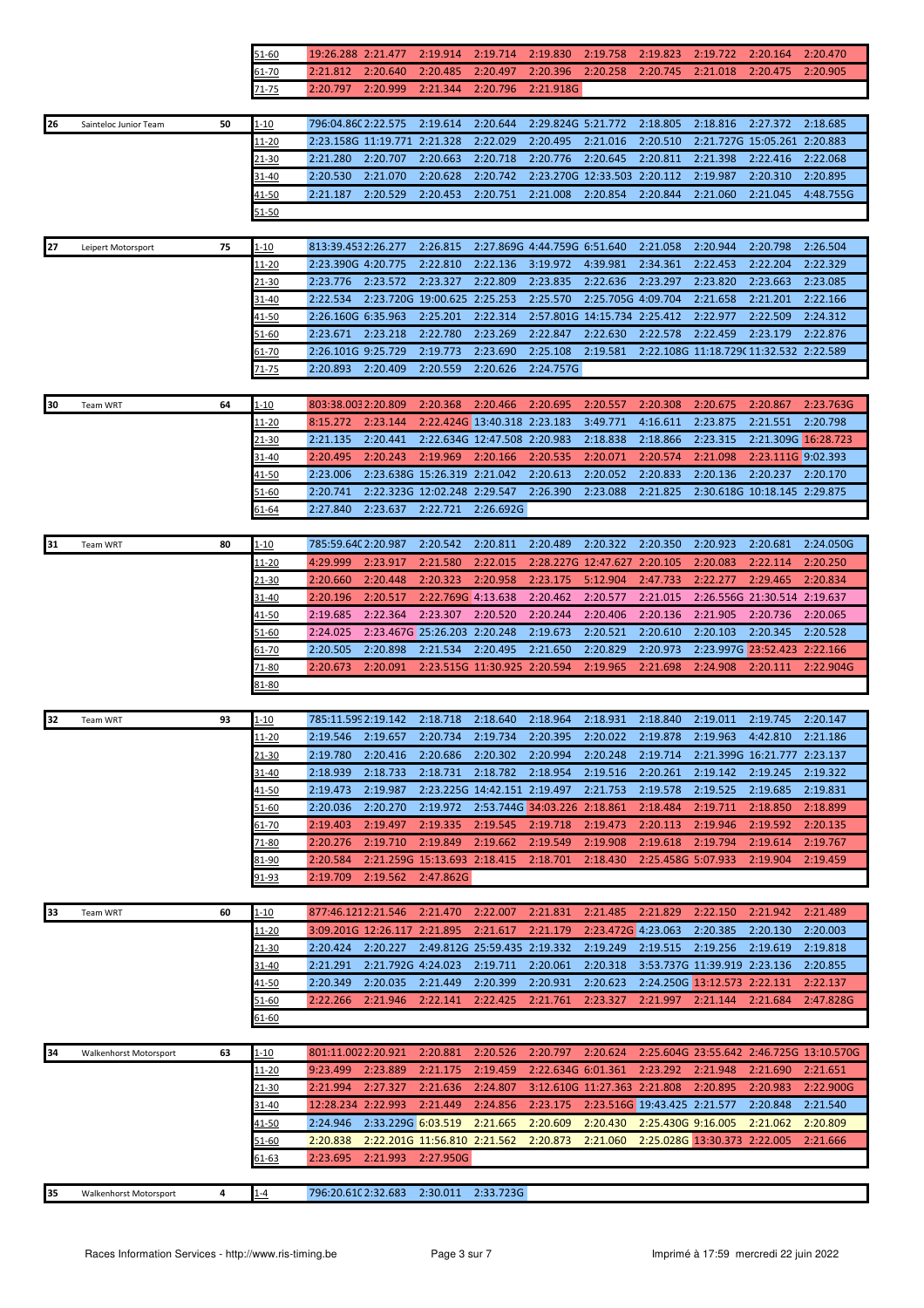| 38 | Jota                    | 72 | $1 - 10$           | 816:07.160 2:24.241                      |                    | 2:21.180                     | 2:21.006                     | 3:13.795G 6:56.005   |                                          | 2:21.682                     | 2:20.593                     | 2:22.302                     | 2:21.171             |
|----|-------------------------|----|--------------------|------------------------------------------|--------------------|------------------------------|------------------------------|----------------------|------------------------------------------|------------------------------|------------------------------|------------------------------|----------------------|
|    |                         |    | 11-20              | 2:21.224                                 | 2:22.364           | 2:21.088                     | 2:21.067                     |                      | 2:29.095G 16:20.194 2:22.133             |                              | 2:21.492                     | 2:21.522                     | 2:21.270             |
|    |                         |    | 21-30              | 2:22.524G 7:14.085                       |                    | 2:18.730                     | 2:26.741                     | 2:18.878             |                                          | 2:21.229G 19:32.117 2:20.675 |                              | 2:21.006                     | 2:20.207             |
|    |                         |    | 31-40              | 2:20.324                                 | 2:19.984           | 2:20.223                     | 2:20.860                     | 2:20.645             | 2:22.839G 9:11.531                       |                              | 2:31.855G 15:19.061 2:22.469 |                              |                      |
|    |                         |    | $41 - 50$          | 2:21.987                                 | 2:22.045           | 2:21.472                     | 2:22.323                     | 2:23.537             | 2:22.047                                 | 2:23.135                     |                              | 2:23.972G 12:38.771 2:19.158 |                      |
|    |                         |    | 51-60              | 2:19.213                                 | 2:19.142           | 2:19.619                     | 2:24.492                     | 2:19.797             | 2:19.879                                 | 2:20.129                     | 2:20.268                     | 2:20.344                     | 2:20.445             |
|    |                         |    | $51 - 70$          | 2:20.711                                 | 2:20.517           | 2:20.699                     | 2:28.494G 11:36.348 2:20.277 |                      |                                          | 2:20.445                     | 2:20.264                     | 2:20.421                     | 2:20.742             |
|    |                         |    | 71-72              | 2:20.630                                 | 2:29.321G          |                              |                              |                      |                                          |                              |                              |                              |                      |
|    |                         |    |                    |                                          |                    |                              |                              |                      |                                          |                              |                              |                              |                      |
| 39 | <b>EBM Giga Racing</b>  | 90 | $1 - 10$           | 792:39.4822:20.313                       |                    | 2:20.013                     | 2:19.849                     |                      | 2:21.565G 21:18.699 3:11.692G 6:57.743   |                              |                              | 2:21.694                     | 2:20.158             |
|    |                         |    | 11-20              | 2:20.933                                 | 2:20.527           | 2:20.734                     | 2:21.712                     | 2:21.199             | 2:20.553                                 | 2:21.761                     | 4:49.106G 4:10.705           |                              | 2:22.206             |
|    |                         |    | <u>21-30</u>       | 2:21.171                                 | 2:21.278           | 2:20.907                     | 2:22.741                     | 2:21.569             | 2:21.451                                 | 2:21.669                     | 2:21.494                     | 2:23.717G 5:34.044           |                      |
|    |                         |    | 31-40              | 2:24.619                                 | 2:22.980           |                              | 2:24.505G 13:26.368 2:23.583 |                      | 2:23.101                                 | 2:22.808                     | 2:23.614                     | 2:22.462                     | 2:23.465             |
|    |                         |    | $41 - 50$          | 2:22.714                                 | 2:23.002           | 2:23.065                     | 2:42.027                     | 2:23.583             | 2:23.992                                 | 2:24.241                     | 2:23.350                     | 2:24.328                     | 2:27.098G            |
|    |                         |    | 51-60              | 14:34.060 2:24.054                       |                    | 2:23.690                     | 2:23.225                     | 2:22.684             | 2:37.424                                 | 2:26.222                     | 2:23.903                     | 2:23.479                     | 2:23.633             |
|    |                         |    | 61-70              | 2:24.138                                 | 2:23.429           | 2:23.294                     | 2:23.803                     | 2:23.398             | 2:22.705                                 | 2:26.998                     | 2:25.331                     | 2:23.210                     | 2:22.716             |
|    |                         |    | 71-80              | 2:22.860                                 | 2:24.144           | 2:25.891                     | 2:27.942                     | 2:27.736             | 2:29.285                                 | 2:26.246                     | 2:26.013                     | 2:30.355G 12:53.436          |                      |
|    |                         |    | 81-90              | 2:22.633                                 | 2:21.422           | 2:19.633                     | 2:19.381                     | 2:19.905             | 2:20.197G 7:20.674                       |                              | 2:24.265                     | 2:20.819                     | 2:50.797G            |
|    |                         |    | 91-90              |                                          |                    |                              |                              |                      |                                          |                              |                              |                              |                      |
|    |                         |    |                    |                                          |                    |                              |                              |                      |                                          |                              |                              |                              |                      |
| 46 | Team WRT                | 70 | 1-10               | 804:17.116 2:20.645                      |                    | 2:19.815                     | 2:20.596                     | 2:20.702<br>2:20.693 | 2:21.282                                 | 2:20.873                     | 2:19.625                     | 9:15.967G 34:16.800          | 2:21.125             |
|    |                         |    | 11-20              | 2:21.631                                 | 2:20.610           | 2:21.824                     | 2:21.778                     |                      | 2:21.004                                 | 2:25.668                     | 2:21.598                     | 2:22.495                     |                      |
|    |                         |    | 21-30              | 2:27.238G 4:00.022<br>2:22.780G 5:21.383 |                    | 2:20.386                     | 2:20.206<br>2:19.733         |                      | 3:10.034G 28:10.846 2:20.322             |                              | 2:19.394                     | 2:19.582<br>2:20.123         | 2:19.965             |
|    |                         |    | 31-40<br>41-50     | 2:22.963                                 | 2:19.942           | 2:21.519<br>2:20.445         | 2:22.078                     | 2:19.939             | 3:55.897G 12:43.217 2:21.078<br>2:20.188 | 2:19.908                     | 2:20.151<br>2:21.771         | 2:21.096                     | 2:20.786<br>2:20.040 |
|    |                         |    |                    |                                          |                    | 2:21.106G 18:37.627 2:22.347 |                              | 2:22.154             | 2:20.706                                 | 2:21.162                     |                              | 2:32.441G 13:40.155 2:22.196 |                      |
|    |                         |    | 51-60              | 2:20.533<br>2:23.190                     | 2:21.928           | 2:22.215                     | 2:21.826                     | 2:23.560             | 2:21.478                                 | 2:21.523                     | 2:21.874                     | 2:21.954                     | 2:51.704G            |
|    |                         |    | 61-70<br>$71 - 70$ |                                          |                    |                              |                              |                      |                                          |                              |                              |                              |                      |
|    |                         |    |                    |                                          |                    |                              |                              |                      |                                          |                              |                              |                              |                      |
| 47 | <b>KCMG</b>             | 60 | $1 - 10$           | 782:13.3342:19.343                       |                    | 2:19.066                     | 2:19.026                     |                      | 2:20.566G 21:26.962 2:18.955             |                              | 2:18.250                     | 2:20.363                     | 2:18.756             |
|    |                         |    | 11-20              | 2:18.334                                 | 4:12.372           | 2:38.564                     | 2:19.127                     | 2:18.583             | 2:19.084                                 | 2:19.702                     | 2:19.407                     | 2:19.918                     | 2:19.809             |
|    |                         |    | 21-30              | 2:21.377                                 | 74:50.923 2:20.417 |                              | 2:18.399                     | 2:20.508             | 2:20.494                                 | 2:19.155                     | 2:18.902                     | 2:19.294                     | 2:20.807             |
|    |                         |    | 31-40              | 2:20.347                                 | 2:19.566           | 2:21.132                     | 2:20.634                     |                      | 3:20.044G 16:40.289 2:23.334             |                              | 2:22.104                     | 2:20.385                     | 2:19.835             |
|    |                         |    | 41-50              | 2:19.798                                 | 2:20.436           | 2:20.371                     | 2:20.252                     | 2:20.652             | 2:19.455                                 | 2:21.783G 4:56.744           |                              | 2:19.411                     | 2:19.258             |
|    |                         |    | 51-60              | 2:18.672                                 | 2:19.296           | 2:18.805                     | 2:19.720                     | 2:19.191             | 2:19.395                                 | 2:19.323                     | 2:19.725                     | 2:19.929                     | 2:20.139             |
|    |                         |    | 61-60              |                                          |                    |                              |                              |                      |                                          |                              |                              |                              |                      |
|    |                         |    |                    |                                          |                    |                              |                              |                      |                                          |                              |                              |                              |                      |
| 50 | Rowe Racing             | 0  | $1 - 0$            |                                          |                    |                              |                              |                      |                                          |                              |                              |                              |                      |
|    |                         |    |                    |                                          |                    |                              |                              |                      |                                          |                              |                              |                              |                      |
| 51 | Iron Lynx               | 51 | $1 - 10$           | 803:37.2242:27.793                       |                    | 2:24.228                     | 2:24.695G 4:01.056           |                      | 2:22.502                                 | 2:21.705                     | 2:21.142                     | 2:22.596G 6:59.116           |                      |
|    |                         |    | <u> 11-20</u>      | 2:22.503                                 | 2:21.002           | 2:20.895                     | 2:53.022G 25:04.961 2:19.210 |                      |                                          | 2:18.657                     | 2:30.155 2:18.929            |                              | 2:20.407G            |
|    |                         |    | 21-30              | 5:11.014                                 | 2:19.351           | 2:18.949                     | 2:19.712                     | 2:18.998             | 2:19.474                                 | 2:19.159                     | 2:22.051G 24:06.047 2:30.744 |                              |                      |
|    |                         |    | 31-40              | 2:32.544G 4:04.034                       |                    | 2:23.047                     | 2:25.130G 3:55.281           |                      | 2:24.313                                 | 2:20.286                     | 2:27.601G 21:03.531 2:18.845 |                              |                      |
|    |                         |    | 41-50              | 2:24.563                                 | 2:18.719           | 2:18.798                     | 2:24.327G 7:08.777           |                      | 2:20.389                                 | 2:22.532                     | 2:20.816                     | 2:20.231                     | 2:20.520             |
|    |                         |    | 51-51              | 2:26.023G                                |                    |                              |                              |                      |                                          |                              |                              |                              |                      |
|    |                         |    |                    |                                          |                    |                              |                              |                      |                                          |                              |                              |                              |                      |
| 52 | AF Corse                | 18 | $1 - 10$           | 815:01.5222:22.956                       |                    | 2:22.375                     | 2:29.321G 8:15.143           |                      | 2:20.057                                 | 2:19.892                     | 2:19.954                     | 2:20.471                     | 2:20.776             |
|    |                         |    | <u> 11-18</u>      | 2:20.557                                 | 2:20.507           | 2:20.891                     | 2:25.485G 8:38.034           |                      | 2:54.644                                 | 2:24.611                     | 2:30.935G                    |                              |                      |
|    |                         |    |                    |                                          |                    |                              |                              |                      |                                          |                              |                              |                              |                      |
| 54 | Dinamic Motorsport      | 27 | <u>1-10</u>        | 787:23.9224:04.604                       |                    | 2:18.653                     | 2:18.682                     | 2:19.121             | 2:18.492                                 | 2:19.251                     | 2:19.171 2:21.812G 86:49.748 |                              |                      |
|    |                         |    | <u> 11-20</u>      | 2:20.461                                 |                    | 2:26.440G 15:04.842 2:28.896 |                              | 2:20.104             | 2:19.727                                 | 2:19.405                     |                              | 2:39.837G 10:57.913 2:28.947 |                      |
|    |                         |    | 21-27              | 2:22.298                                 | 2:19.756           | 2:19.750                     | 56:40.701 2:25.852           |                      | 2:24.276                                 | 2:27.945G                    |                              |                              |                      |
| 55 | AMG Team GruppeM Racing | 82 | <u>1-10</u>        | 791:53.216 2:19.405                      |                    | 2:18.872                     | 2:20.239G 11:15.127 2:20.118 |                      |                                          | 2:19.192                     | 2:19.201                     | 2:19.410                     | 2:19.764             |
|    |                         |    | 11-20              | 2:19.485                                 | 3:53.597           | 3:03.360                     | 2:19.824                     | 2:19.399             | 2:19.633                                 | 2:19.586                     | 2:19.640                     | 2:19.863                     | 2:20.068             |
|    |                         |    | 21-30              | 2:19.984                                 | 2:19.836           | 2:20.299                     | 4:06.027                     | 3:52.165             | 2:20.738                                 | 2:20.619                     | 2:20.941                     | 2:21.331G 12:38.637          |                      |
|    |                         |    | 31-40              | 2:19.180                                 | 2:18.893           | 2:19.155                     | 2:19.299                     | 2:19.001             |                                          | 2:21.874G 16:04.266 2:19.653 |                              | 2:19.921                     | 2:21.332             |
|    |                         |    | 41-50              | 2:19.839                                 | 2:19.663           | 2:20.725                     | 2:19.826                     | 2:19.814             | 2:20.560                                 | 2:20.702                     | 2:20.302                     | 2:20.759                     | 2:20.142             |
|    |                         |    | 51-60              | 2:19.893                                 | 2:19.984           | 2:20.139                     | 2:37.987G 14:31.188 2:21.159 |                      |                                          |                              | 2:21.171G 28:36.344 2:22.069 |                              | 2:20.378             |
|    |                         |    | $61 - 70$          | 2:20.198                                 |                    | 2:22.110G 10:26.335 2:19.896 |                              | 2:19.857             | 2:19.803                                 | 2:20.002                     | 2:19.999                     | 2:20.494                     | 5:08.135G            |
|    |                         |    | 71-80              | 9:37.315                                 | 2:18.871           | 2:18.898                     | 2:19.037                     | 2:19.555             | 2:20.106                                 | 2:20.138                     | 2:20.633                     | 2:20.118                     | 2:20.344             |
|    |                         |    | $81 - 82$          | 2:25.167                                 | 2:49.727G          |                              |                              |                      |                                          |                              |                              |                              |                      |
|    |                         |    |                    |                                          |                    |                              |                              |                      |                                          |                              |                              |                              |                      |
| 56 | Dinamic Motorsport      | 0  | $1 - 0$            |                                          |                    |                              |                              |                      |                                          |                              |                              |                              |                      |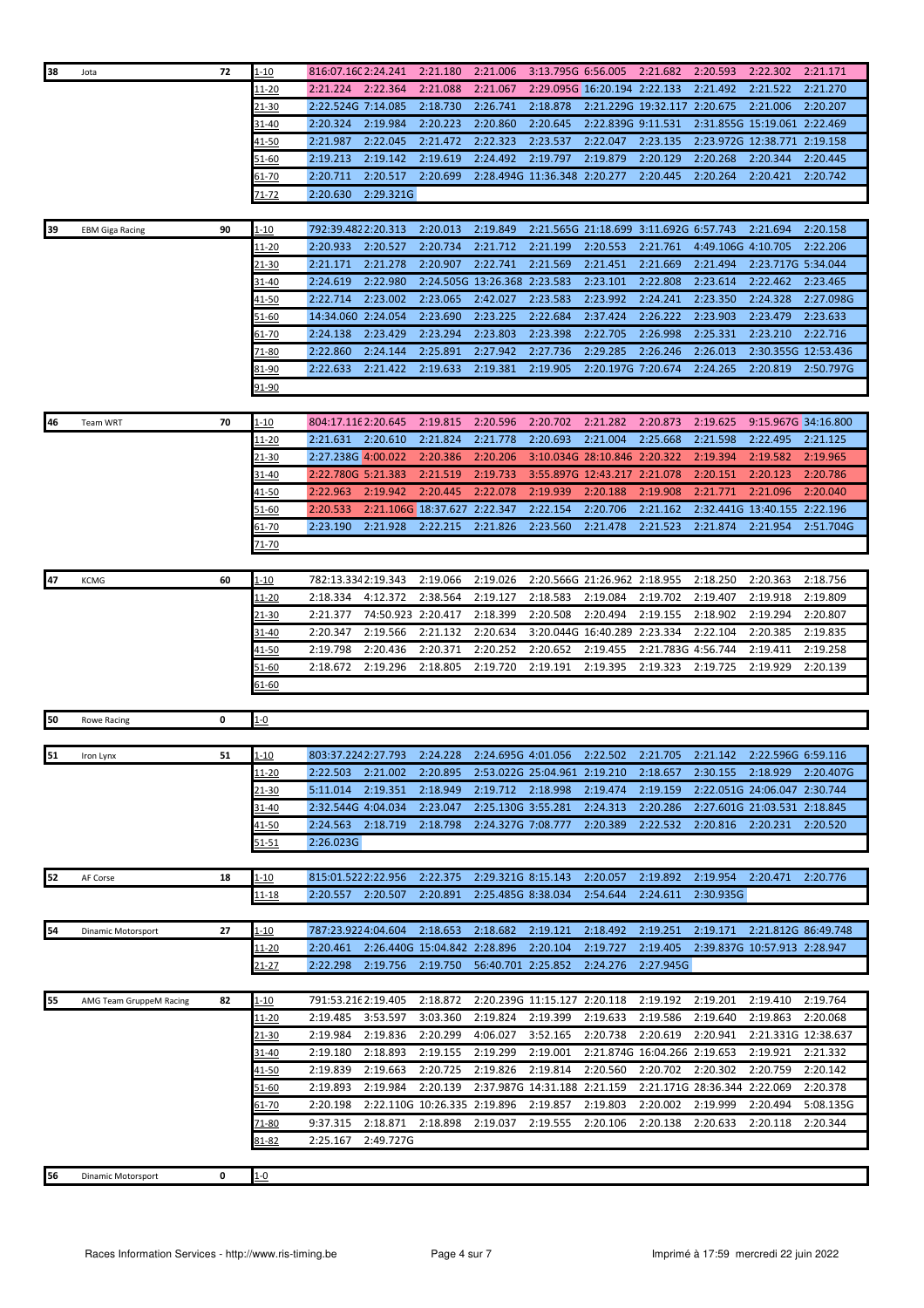| 57 | <b>Winward Racing</b>     | 70 | $1 - 10$      | 805:16.539 2:20.679 |                              | 2:24.417                     | 2:21.865                     | 2:25.087                     | 2:20.637                     | 2:22.340                               | 2:22.250                     | 2:20.928                     | 4:09.365G |
|----|---------------------------|----|---------------|---------------------|------------------------------|------------------------------|------------------------------|------------------------------|------------------------------|----------------------------------------|------------------------------|------------------------------|-----------|
|    |                           |    | 11-20         | 13:35.139 2:19.698  |                              | 2:19.532                     | 2:19.466                     | 2:20.613                     | 2:19.901                     | 3:26.568G 5:36.568                     |                              | 2:20.642                     | 2:20.752  |
|    |                           |    | 21-30         | 2:20.090            | 2:20.571                     | 2:22.348                     | 2:21.364                     | 2:22.402                     | 2:20.254                     | 2:20.759                               | 2:24.326                     | 2:22.029                     | 2:20.693  |
|    |                           |    | 31-40         | 2:21.893            | 2:20.341                     | 2:21.908G 24:06.881          |                              | 2:24.972                     | 2:22.515                     | 2:22.335                               | 2:22.837                     | 2:22.443                     | 2:21.989  |
|    |                           |    |               |                     |                              |                              |                              |                              |                              |                                        |                              |                              |           |
|    |                           |    | $41 - 50$     | 2:20.944            | 2:21.568                     | 2:23.946                     | 2:21.803                     | 2:21.841                     | 2:20.969                     |                                        | 2:45.527G 21:33.296 2:24.663 |                              | 2:23.864  |
|    |                           |    | 51-60         | 2:27.370            | 2:21.659                     | 2:21.741                     | 2:21.697                     | 2:21.014                     | 2:22.947                     | 2:22.854                               | 2:21.980                     | 2:24.617G 10:58.142          |           |
|    |                           |    | <u>61-70</u>  | 2:27.215            | 2:19.608                     | 2:19.378                     | 2:21.283                     | 2:19.685                     | 2:20.039                     | 2:22.853G 4:44.132                     |                              | 2:21.552                     | 3:14.661G |
|    |                           |    | $71 - 70$     |                     |                              |                              |                              |                              |                              |                                        |                              |                              |           |
|    |                           |    |               |                     |                              |                              |                              |                              |                              |                                        |                              |                              |           |
| 63 | <b>Emil Frey Racing</b>   | 48 | 1-10          | 812:20.7372:19.773  |                              | 2:34.571G 5:54.650           |                              | 2:56.734                     | 4:02.570                     | 2:20.488                               | 2:19.225                     | 2:19.553                     | 2:20.524  |
|    |                           |    | 11-20         | 2:20.052            | 2:20.076                     | 2:20.252                     | 2:20.748                     | 2:20.191                     | 2:20.169                     | 3:18.488                               | 4:45.048                     | 2:21.976                     | 2:21.109  |
|    |                           |    | 21-30         | 2:20.740            | 2:21.509                     | 2:20.319                     | 2:20.263                     | 2:22.123                     | 2:21.468                     | 2:23.939G                              | 61:28.488                    | 2:21.521                     | 2:20.556  |
|    |                           |    | 31-40         | 2:21.432            |                              | 2:59.614G 12:02.818 2:21.562 |                              | 2:20.507                     | 2:21.031                     | 2:20.794                               | 2:21.812                     | 2:20.643                     | 2:20.610  |
|    |                           |    | <u>41-48</u>  | 2:20.627            | 2:20.540                     | 2:20.773                     | 2:20.289                     | 2:20.489                     | 2:20.941                     | 2:21.129                               | 2:21.758G                    |                              |           |
|    |                           |    |               |                     |                              |                              |                              |                              |                              |                                        |                              |                              |           |
| 66 | <b>Attempto Racing</b>    | 32 | 1-10          | 812:25.2412:22.157  |                              | 2:20.933                     | 2:21.132                     |                              | 2:22.424G 13:02.644 2:19.309 |                                        | 2:22.720                     | 2:19.733                     | 2:20.845G |
|    |                           |    | $11 - 20$     | 22:23.577 2:20.037  |                              | 2:19.943                     | 2:20.199                     | 2:19.886                     | 2:20.575                     | 2:24.012                               | 2:20.995                     | 2:20.967                     | 2:21.973G |
|    |                           |    |               |                     |                              | 2:21.079                     |                              |                              |                              |                                        |                              |                              |           |
|    |                           |    | <u>21-30</u>  | 6:13.315            | 2:21.540                     |                              |                              | 2:34.481G 14:19.085 2:21.017 |                              | 2:21.033                               | 2:21.193                     | 2:25.849G 10:59.746          |           |
|    |                           |    | 31-32         | 2:43.152            | 2:33.330G                    |                              |                              |                              |                              |                                        |                              |                              |           |
|    |                           |    |               |                     |                              |                              |                              |                              |                              |                                        |                              |                              |           |
| 74 | <b>EMA Motorsport</b>     | 64 | 1-10          | 800:11.6432:18.850  |                              | 2:18.069                     | 2:19.082                     |                              |                              | 2:21.347G 13:39.963 2:57.792G 9:15.512 |                              | 2:18.434                     | 2:18.447  |
|    |                           |    | 11-20         | 2:21.875G 7:04.677  |                              | 2:19.053                     | 2:19.552                     |                              | 3:50.996G 20:50.784 2:18.966 |                                        | 2:19.032                     | 2:19.120                     | 2:21.212G |
|    |                           |    | 21-30         | 26:27.084 2:20.666  |                              | 2:19.591                     | 2:19.542                     | 2:19.637                     | 2:21.425                     | 2:19.901                               | 2:19.622                     | 2:19.933                     | 2:20.164  |
|    |                           |    | 31-40         | 2:20.218            | 2:20.040                     | 2:20.177                     | 2:20.171                     | 2:21.787                     | 2:21.071                     |                                        | 2:21.552G 34:19.092 2:24.730 |                              | 2:21.646  |
|    |                           |    | 41-50         | 2:23.115            |                              | 2:23.895G 15:14.147 2:20.461 |                              | 2:18.913                     | 2:19.110                     |                                        | 2:21.111G 10:19.806 2:21.624 |                              | 2:21.254  |
|    |                           |    | 51-60         |                     | 2:26.669G 10:29.058 2:20.867 |                              | 2:19.997                     | 2:20.262                     | 2:20.077                     | 2:20.527                               | 2:21.472                     | 2:20.148                     | 2:20.689  |
|    |                           |    | <u>61-64</u>  | 2:20.057            | 2:20.409                     | 2:20.951                     | 2:44.272G                    |                              |                              |                                        |                              |                              |           |
|    |                           |    |               |                     |                              |                              |                              |                              |                              |                                        |                              |                              |           |
| 75 | SunEnergy1- by SPS        | 5  | $1 - 5$       | 805:04.226 2:21.204 |                              | 2:26.019                     | 2:21.157                     | 2:23.172G                    |                              |                                        |                              |                              |           |
|    |                           |    |               |                     |                              |                              |                              |                              |                              |                                        |                              |                              |           |
| 77 | <b>Barwell Motorsport</b> | 65 | $1 - 10$      |                     | 823:21.6533:11.237G 6:57.431 |                              | 2:22.163                     | 2:21.074                     | 2:20.785                     | 2:20.995                               | 2:21.075                     | 2:20.792                     | 2:20.646  |
|    |                           |    | 11-20         | 2:21.066            | 2:22.051                     | 5:04.339                     | 3:11.756                     | 2:21.085                     | 2:35.591                     | 2:21.201                               | 2:20.865                     | 2:20.645                     | 2:21.006  |
|    |                           |    | 21-30         | 2:20.893            | 2:21.270                     | 2:21.969                     | 2:21.838                     | 2:21.602                     | 2:21.386                     | 2:21.147                               |                              | 2:26.990G 33:33.690 2:24.639 |           |
|    |                           |    | 31-40         | 2:26.317            | 2:25.042                     | 2:24.532                     | 2:31.027                     | 2:26.369                     | 2:24.612                     | 2:25.883                               |                              | 2:37.119G 17:26.114 2:20.434 |           |
|    |                           |    |               | 2:19.819            | 2:21.518G 5:01.290           |                              | 2:25.193                     | 2:23.278                     | 2:26.078                     | 2:22.886                               | 2:22.067                     | 2:21.899                     | 2:22.447  |
|    |                           |    | 41-50         | 2:23.226            |                              |                              | 2:26.269G 23:15.758 2:20.016 |                              |                              |                                        |                              |                              |           |
|    |                           |    | 51-60         |                     | 2:26.964                     |                              |                              |                              | 2:19.739                     |                                        | 2:20.936G 12:31.745 2:19.840 |                              | 2:19.168  |
|    |                           |    | 61-65         | 2:19.465            | 2:23.911G 6:49.293           |                              | 2:34.237                     | 2:45.330G                    |                              |                                        |                              |                              |           |
|    |                           |    |               |                     |                              |                              |                              |                              |                              |                                        |                              |                              |           |
| 78 | <b>Barwell Motorsport</b> | 0  | $1 - 0$       |                     |                              |                              |                              |                              |                              |                                        |                              |                              |           |
|    |                           |    |               |                     |                              |                              |                              |                              |                              |                                        |                              |                              |           |
| 83 | Iron Dames                | 69 | $1 - 10$      | 794:41.2572:20.496  |                              | 2:19.829                     | 2:21.120                     | 2:20.127                     | 2:21.150G 4:14.092           |                                        | 2:27.257                     |                              | 2:21.606  |
|    |                           |    | <u> 11-20</u> |                     |                              |                              |                              |                              |                              |                                        |                              | 2:22.275                     |           |
|    |                           |    |               | 2:21.358            | 2:22.808G 6:03.288           |                              | 2:41.755                     | 2:20.791                     | 2:20.244                     | 2:20.318                               | 2:22.048                     | 2:20.838                     | 2:20.608  |
|    |                           |    | 21-30         | 2:21.002            | 2:21.822                     | 2:21.862                     |                              | 2:23.869G 21:31.596 2:24.340 |                              | 2:22.832                               | 2:21.943                     | 2:21.691                     | 2:22.078  |
|    |                           |    | 31-40         | 2:22.652            | 2:22.604                     | 2:21.867                     | 72:50.575 2:22.121           |                              | 2:20.585                     | 2:23.490G 4:06.498                     |                              | 2:19.020                     | 2:19.572  |
|    |                           |    | 41-50         | 2:19.074            | 2:19.669                     | 2:20.803G 4:06.973           |                              | 2:22.511                     | 2:21.731                     | 2:24.217G 5:10.938                     |                              | 2:20.534                     | 2:19.938  |
|    |                           |    | 51-60         | 2:20.805            | 2:20.082                     | 2:20.163                     | 2:19.811                     | 2:22.012G 5:50.639           |                              | 2:25.036                               | 2:24.292                     | 2:26.781G 12:32.517          |           |
|    |                           |    | 51-69         | 2:21.516            | 2:21.826                     | 2:20.873                     | 4:34.234G 6:50.506           |                              | 2:22.713                     | 2:20.629                               | 2:20.540                     | 2:46.477G                    |           |
|    |                           |    |               |                     |                              |                              |                              |                              |                              |                                        |                              |                              |           |
| 87 | AKKODIS ASP Team          | 52 | 1-10          | 800:30.876 2:21.135 |                              | 2:20.504                     | 2:22.911                     | 2:23.481G 6:02.793           |                              | 2:22.090                               | 2:19.297                     | 2:19.446                     | 2:41.485G |
|    |                           |    | 11-20         | 5:33.730            | 2:19.750                     | 2:19.436                     | 2:19.799                     | 2:21.588                     | 2:20.313                     | 2:21.522                               | 2:20.396                     | 2:21.284                     | 2:21.722  |
|    |                           |    | 21-30         | 2:20.548            | 5:00.423                     | 3:11.873                     | 2:20.830                     | 2:20.557                     | 2:20.590                     | 2:20.514                               | 2:20.799                     | 2:23.685                     | 2:20.842  |
|    |                           |    | 31-40         |                     |                              |                              |                              |                              |                              |                                        |                              | 2:20.762                     |           |
|    |                           |    |               | 2:22.491G 8:15.454  |                              | 2:21.043                     | 2:20.819                     | 2:20.614                     |                              | 2:23.693G 14:25.086                    | 2:20.955                     |                              | 2:20.642  |
|    |                           |    | <u>41-50</u>  | 2:21.657G 5:56.185  |                              | 2:21.203                     | 2:23.109                     | 2:21.877                     | 2:25.416                     | 2:21.824                               | 2:21.695                     | 2:23.349                     | 2:21.560  |
|    |                           |    | 51-52         |                     | 2:21.352 2:22.714G           |                              |                              |                              |                              |                                        |                              |                              |           |
|    |                           |    |               |                     |                              |                              |                              |                              |                              |                                        |                              |                              |           |
| 88 | AMG Team AKKODIS ASP      | 25 | 1-10          | 869:26.3482:20.682  |                              | 2:19.786                     | 2:19.736                     | 2:22.757G 9:52.534           |                              | 2:20.752                               | 2:21.809                     | 2:18.898                     | 2:21.159G |
|    |                           |    | 11-20         | 20:00.562 2:19.526  |                              | 2:18.963                     | 2:18.916                     | 2:18.991 2:18.864            |                              | 2:19.237                               | 2:22.244                     | 2:19.395                     | 2:20.009G |
|    |                           |    | 21-25         |                     | 5:40.364G 21:52.558 2:21.315 |                              | 2:20.010                     | 2:21.312G                    |                              |                                        |                              |                              |           |
|    |                           |    |               |                     |                              |                              |                              |                              |                              |                                        |                              |                              |           |
| 90 | Madpanda Motorsport       | 86 | 1-10          | 796:10.7572:22.509  |                              | 2:21.079                     | 2:21.588                     | 2:21.337                     | 2:24.094G 8:34.796           |                                        | 2:21.544                     | 2:23.585G 11:58.798          |           |
|    |                           |    | $11 - 20$     | 2:27.035            | 2:19.651                     | 2:20.026                     | 2:21.696                     | 2:21.949G 5:09.792           |                              | 2:22.177                               | 2:21.184                     | 5:09.745G 3:19.790           |           |
|    |                           |    | <u>21-30</u>  | 2:21.149            | 2:21.001                     | 2:21.339                     | 2:22.172                     | 2:21.279                     | 2:20.986                     | 2:21.356                               | 2:21.220                     | 2:21.574                     | 2:21.575  |
|    |                           |    | 31-40         | 2:23.722G 5:31.932  |                              | 2:23.415                     |                              | 2:24.673G 13:32.565 2:22.491 |                              | 2:21.975                               | 2:21.632                     | 2:21.467                     | 2:23.096G |
|    |                           |    | <u>41-50</u>  | 5:24.395            | 2:20.953                     | 2:21.184                     | 2:24.295                     | 2:20.517                     | 2:23.191                     | 2:26.330                               | 2:24.312                     | 2:23.547                     | 2:28.700G |
|    |                           |    | 51-60         | 14:47.921 2:21.766  |                              | 2:21.571                     | 2:21.540                     | 2:21.014                     | 2:22.170                     | 2:23.277G 6:37.774                     |                              | 2:27.345G 9:09.725           |           |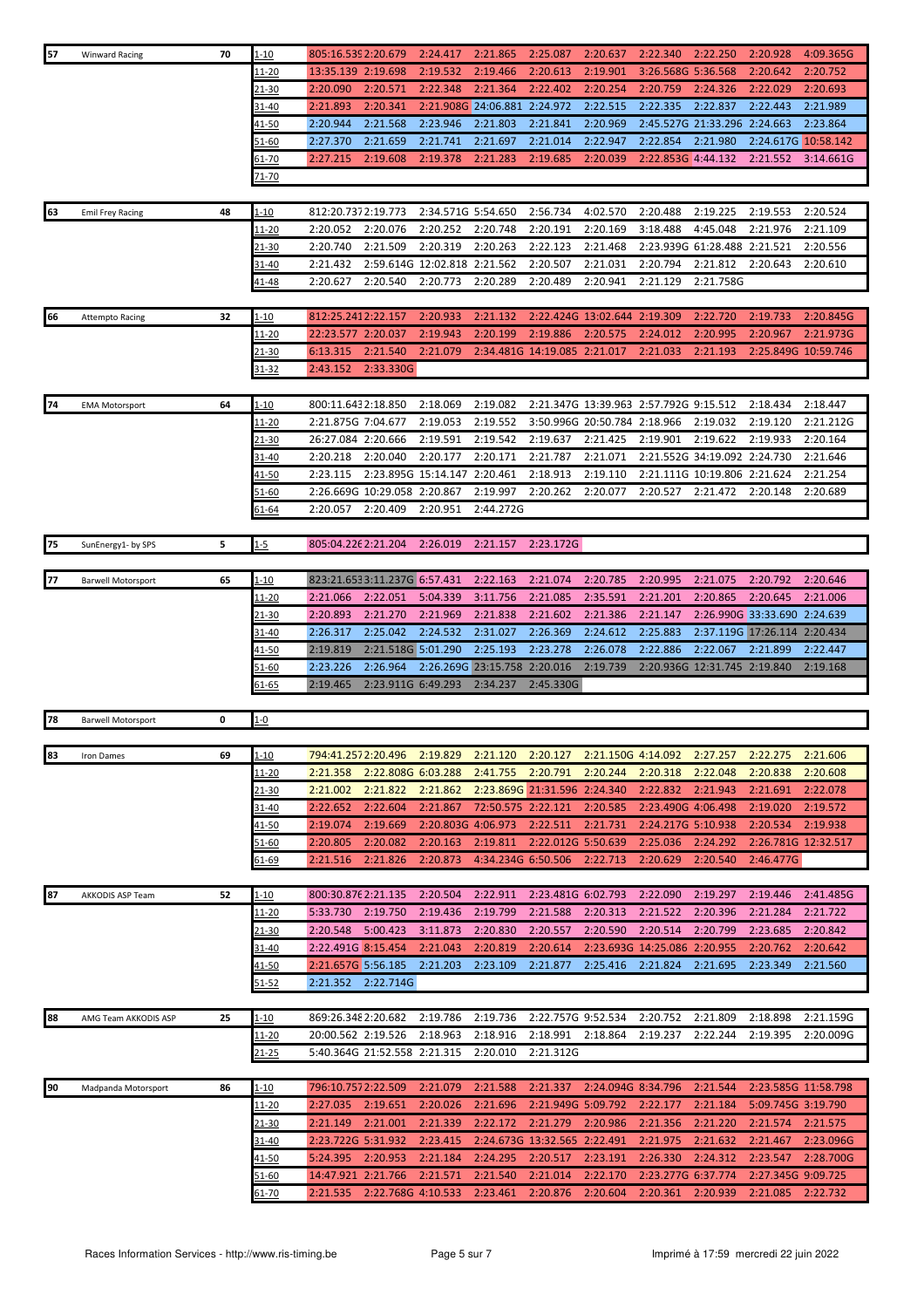|     |                        |    | 71-80         | 2:22.876                                                                                     |                                       | 2:23.009G 6:25.826G 13:07.288 2:20.752 |                              |                              | 2:20.457                                         | 2:20.625                     | 2:20.812 2:21.623             |                                                                                     | 2:21.503  |
|-----|------------------------|----|---------------|----------------------------------------------------------------------------------------------|---------------------------------------|----------------------------------------|------------------------------|------------------------------|--------------------------------------------------|------------------------------|-------------------------------|-------------------------------------------------------------------------------------|-----------|
|     |                        |    | 81-86         | 2:21.779                                                                                     | 2:22.012                              | 2:21.063                               | 2:20.623                     | 2:21.120                     | 2:48.270G                                        |                              |                               |                                                                                     |           |
|     |                        |    |               |                                                                                              |                                       |                                        |                              |                              |                                                  |                              |                               |                                                                                     |           |
| 91  | <b>Allied Racing</b>   | 77 | 1-10          | 805:27.8032:20.123                                                                           |                                       | 2:20.572                               | 2:22.230G 7:41.879           |                              | 2:24.909                                         | 2:18.936                     | 4:37.128                      | 2:21.448                                                                            | 2:19.113  |
|     |                        |    |               |                                                                                              |                                       |                                        |                              | 2:54.702G 8:40.442           |                                                  |                              |                               |                                                                                     |           |
|     |                        |    | 11-20         |                                                                                              | 2:21.147G 11:54.134 2:21.364          |                                        | 2:24.034                     |                              |                                                  | 2:25.984                     | 2:24.281                      | 2:34.950G 8:02.000                                                                  |           |
|     |                        |    | 21-30         | 2:22.903                                                                                     | 2:26.054                              | 2:22.541                               | 2:22.637                     | 2:22.964                     | 2:26.697                                         | 2:22.121                     |                               | 2:32.895G 19:07.162 2:21.262                                                        |           |
|     |                        |    | $31 - 40$     | 2:21.340                                                                                     | 2:21.156                              | 2:20.843                               | 2:21.647                     | 2:21.559                     |                                                  | 2:25.382G 11:16.243 2:21.434 |                               | 2:20.503                                                                            | 2:35.021G |
|     |                        |    | <u>41-50</u>  | 12:40.802 2:20.603                                                                           |                                       | 2:20.394                               | 2:20.679                     | 2:21.679                     | 2:21.556                                         | 2:20.157                     | 2:24.161G 7:06.142            |                                                                                     | 2:24.608  |
|     |                        |    | 51-60         | 2:19.971                                                                                     | 2:20.134                              | 2:18.749                               | 2:27.924G 8:15.196           |                              | 2:26.420                                         | 2:27.911                     | 2:25.328                      | 2:24.959                                                                            | 2:26.361  |
|     |                        |    | 61-70         | 2:26.860                                                                                     | 2:25.935                              | 2:26.446                               | 2:23.086                     | 2:25.271                     |                                                  | 2:28.537G 10:36.394 2:20.925 |                               | 2:20.430                                                                            | 2:21.575  |
|     |                        |    | 71-77         | 2:21.824G 7:10.376                                                                           |                                       | 2:20.230                               | 2:19.748                     | 2:20.902                     | 2:20.006                                         | 2:51.530G                    |                               |                                                                                     |           |
|     |                        |    |               |                                                                                              |                                       |                                        |                              |                              |                                                  |                              |                               |                                                                                     |           |
| 93  | SKY - Tempesta Racing  | 43 | 1-10          | 818:15.036 2:20.742                                                                          |                                       | 2:20.668                               |                              | 2:26.931G 11:35.478 2:20.753 |                                                  | 2:21.780G 9:22.026           |                               | 2:20.335                                                                            | 3:12.593G |
|     |                        |    | 11-20         | 13:01.752 2:24.695                                                                           |                                       | 2:19.549                               | 2:23.553G 8:27.571           |                              | 2:21.638                                         | 2:20.361                     | 2:20.655                      | 2:20.746                                                                            | 72:41.724 |
|     |                        |    | 21-30         | 2:21.452                                                                                     | 2:20.499                              | 2:22.481                               | 2:23.717G 8:32.306           |                              | 2:22.709                                         |                              | 2:23.076G 10:09.544           | 2:18.979                                                                            | 2:18.622  |
|     |                        |    | 31-40         |                                                                                              | 2:22.856G 16:27.291 2:19.111          |                                        | 2:18.745                     |                              | 2:19.502G 18:36.493 2:19.587                     |                              | 2:19.852                      | 2:19.919G 11:15.047                                                                 |           |
|     |                        |    | <u>41-43</u>  | 2:20.370                                                                                     | 2:19.878                              | 2:20.606G                              |                              |                              |                                                  |                              |                               |                                                                                     |           |
|     |                        |    |               |                                                                                              |                                       |                                        |                              |                              |                                                  |                              |                               |                                                                                     |           |
| 95  | Beechdean AMR          | 0  | $1 - 0$       |                                                                                              |                                       |                                        |                              |                              |                                                  |                              |                               |                                                                                     |           |
|     |                        |    |               |                                                                                              |                                       |                                        |                              |                              |                                                  |                              |                               |                                                                                     |           |
|     |                        |    |               |                                                                                              |                                       |                                        |                              |                              |                                                  |                              |                               |                                                                                     |           |
| 97  | Beechdean AMR          | 81 | 1-10          | 802:34.6352:24.772                                                                           |                                       | 2:24.202                               | 2:23.208                     | 2:23.502                     | 2:23.232                                         | 2:28.116G 5:09.548           |                               | 2:20.549                                                                            | 4:11.900  |
|     |                        |    | 11-20         | 2:44.610                                                                                     | 2:20.633                              | 2:20.017                               | 2:20.340                     | 2:20.344                     | 2:20.656                                         | 2:21.997G 6:18.075           |                               | 2:28.416                                                                            | 4:11.635G |
|     |                        |    | 21-30         | 6:08.481                                                                                     | 2:28.094                              | 2:24.829                               | 2:23.977                     | 2:23.354                     | 2:29.636                                         | 2:23.202                     | 2:27.269G 4:45.038            |                                                                                     | 2:19.901  |
|     |                        |    | 31-40         | 2:19.662                                                                                     | 2:21.088                              | 2:20.005                               | 2:19.849                     |                              | 2:21.751G 13:59.442 2:20.715                     |                              | 2:21.465G 4:53.745            |                                                                                     | 2:21.026  |
|     |                        |    | 41-50         | 2:21.306                                                                                     | 2:21.114                              |                                        |                              |                              | 2:23.686G 18:51.786 3:46.695G 11:56.780 2:21.059 |                              | 2:20.861                      | 2:21.137                                                                            | 2:22.648G |
|     |                        |    | 51-60         | 8:04.727                                                                                     | 2:22.492                              | 2:22.173                               | 2:21.639                     | 2:22.252                     | 2:27.479G 5:14.806                               |                              | 2:20.286                      | 2:19.855                                                                            | 2:19.503  |
|     |                        |    | $61 - 70$     | 2:19.672                                                                                     | 2:20.115                              | 2:20.370                               | 2:21.827G 5:50.435           |                              | 2:21.447                                         | 2:21.087                     | 2:20.734                      | 2:21.171                                                                            | 2:32.250G |
|     |                        |    | 71-80         | 12:00.717 2:21.056                                                                           |                                       | 2:21.775G 4:21.051                     |                              | 2:20.743                     | 2:20.908                                         | 2:20.659                     | 2:20.627                      | 2:20.961                                                                            | 2:21.321  |
|     |                        |    | <u>31-81</u>  | 2:23.048G                                                                                    |                                       |                                        |                              |                              |                                                  |                              |                               |                                                                                     |           |
|     |                        |    |               |                                                                                              |                                       |                                        |                              |                              |                                                  |                              |                               |                                                                                     |           |
| 98  | <b>Rowe Racing</b>     | 55 | $1 - 10$      | 816:04.2632:26.055                                                                           |                                       | 2:18.918                               | 2:23.025                     | 3:13.086G 7:32.359           |                                                  | 2:19.132                     | 2:22.370                      | 2:23.608G 8:42.170                                                                  |           |
|     |                        |    | 11-20         | 2:21.380                                                                                     | 2:24.687                              | 4:30.278G 8:33.544                     |                              | 2:20.445                     | 2:19.935                                         | 2:20.237                     | 2:20.251                      | 2:21.766G 66:07.914                                                                 |           |
|     |                        |    | 21-30         | 2:20.196                                                                                     | 2:20.417                              | 2:20.284                               |                              | 3:42.390G 12:24.270 2:20.831 |                                                  | 2:20.367                     | 2:21.926G 9:48.484            |                                                                                     | 2:21.170  |
|     |                        |    | 31-40         | 2:21.263                                                                                     | 2:22.755G 8:27.211                    |                                        | 2:19.372                     | 2:18.968                     | 2:20.017                                         | 2:22.143                     | 2:20.396                      | 2:20.107                                                                            | 2:21.474G |
|     |                        |    | 41-50         | 8:54.743                                                                                     | 2:26.138                              | 2:23.100                               | 2:23.555                     | 2:22.076                     |                                                  | 3:12.767G 15:31.585 2:19.891 |                               | 2:19.604                                                                            | 2:21.284  |
|     |                        |    | 51-55         | 2:19.705                                                                                     | 2:19.833                              | 2:19.727                               | 2:19.957                     | 2:23.321G                    |                                                  |                              |                               |                                                                                     |           |
|     |                        |    |               |                                                                                              |                                       |                                        |                              |                              |                                                  |                              |                               |                                                                                     |           |
|     |                        |    |               |                                                                                              |                                       |                                        |                              |                              |                                                  |                              |                               |                                                                                     |           |
| 99  | <b>Attempto Racing</b> | 42 | 1-10          | 787:49.046 2:37.367                                                                          |                                       | 2:26.936                               | 2:22.363                     |                              | 2:22.022G 11:29.150 2:21.730                     |                              | 2:20.342                      | 2:20.399                                                                            | 2:24.013  |
|     |                        |    | <u> 11-20</u> |                                                                                              | 2:23.434G 14:16.860 2:20.440          |                                        | 2:20.253                     | 2:20.348                     | 2:21.482                                         |                              | 2:22.623G 12:11.998C 4:34.440 |                                                                                     | 2:22.723  |
|     |                        |    | $21 - 30$     | 2:26.649 2:21.644                                                                            |                                       | 2:23.155G 9:19.462                     |                              | 2:30.678                     | 2:19.479                                         | 2:18.841                     |                               | 2:18.743 2:22.690G 20:43.937                                                        |           |
|     |                        |    | 31-40         | 2:20.403                                                                                     |                                       |                                        |                              |                              |                                                  |                              |                               | 2:20.166 2:24.081G 8:42.673 2:21.195 2:20.425 2:21.460 2:21.738G 28:20.032 2:21.152 |           |
|     |                        |    | <u>41-42</u>  | 2:21.597                                                                                     | 2:21.380G                             |                                        |                              |                              |                                                  |                              |                               |                                                                                     |           |
|     |                        |    |               |                                                                                              |                                       |                                        |                              |                              |                                                  |                              |                               |                                                                                     |           |
| 100 | <b>Toksport WRT</b>    | 65 | 1-10          | 800:34.0222:20.570                                                                           |                                       | 2:19.733                               | 2:19.699                     | 2:20.124                     | 2:22.696G 6:09.098                               |                              | 2:21.180                      | 2:18.827                                                                            | 2:40.363G |
|     |                        |    | <u> 11-20</u> | 5:05.272                                                                                     | 2:18.774                              | 2:18.906                               | 2:19.040                     | 2:19.011                     | 2:19.886                                         | 2:20.174                     | 2:19.791                      | 2:19.709                                                                            | 2:19.940  |
|     |                        |    | 21-30         | 2:20.293                                                                                     | 3:56.328                              | 4:04.646                               | 2:26.486                     | 2:22.733                     | 2:21.439                                         | 2:19.712                     | 2:19.237                      | 2:20.093                                                                            | 2:19.882  |
|     |                        |    | 31-40         | 2:20.137                                                                                     | 2:20.806                              |                                        | 2:22.093G 31:55.310 2:20.740 |                              | 2:22.689G 5:37.413                               |                              | 2:18.916                      | 2:18.547                                                                            | 2:28.773  |
|     |                        |    | <u>41-50</u>  | 2:18.303                                                                                     | 2:21.797G 7:12.908                    |                                        | 2:19.843                     |                              | 2:21.513G 57:35.187 2:18.791                     |                              | 2:18.222                      | 2:18.621                                                                            | 2:20.719  |
|     |                        |    | 51-60         | 2:20.889G 8:25.080                                                                           |                                       | 2:19.173                               | 2:19.208                     |                              | 2:23.088G 14:19.812 2:19.235                     |                              | 2:19.111                      | 2:19.655                                                                            | 2:19.693  |
|     |                        |    | 61-65         | 2:19.246                                                                                     | 2:19.412                              | 2:19.594                               | 2:19.693                     | 4:03.089G                    |                                                  |                              |                               |                                                                                     |           |
|     |                        |    |               |                                                                                              |                                       |                                        |                              |                              |                                                  |                              |                               |                                                                                     |           |
| 107 | CMR                    | 32 | $1 - 10$      | 847:37.5212:36.921                                                                           |                                       | 2:32.621                               | 2:36.552                     |                              | 5:12.909G 4:54.056 2:31.846                      |                              | 2:29.717                      | 2:28.820                                                                            | 2:29.214  |
|     |                        |    |               |                                                                                              | 2:32.718G 10:27.339 2:27.450 2:28.581 |                                        |                              | 2:25.526                     |                                                  |                              |                               | 2:22.427                                                                            | 2:21.652  |
|     |                        |    | <u> 11-20</u> |                                                                                              |                                       |                                        |                              |                              |                                                  | 2:33.379G 18:06.519 2:22.706 |                               |                                                                                     |           |
|     |                        |    | 21-30         |                                                                                              | 2:21.507 2:25.644G 72:03.12804:54.477 |                                        |                              | 2:35.527                     |                                                  | 2:31.377 2:33.279            | 2:31.708                      | 2:31.401                                                                            | 2:32.126  |
|     |                        |    | 31-32         |                                                                                              | 2:30.933 2:34.690G                    |                                        |                              |                              |                                                  |                              |                               |                                                                                     |           |
|     |                        |    |               |                                                                                              |                                       |                                        |                              |                              |                                                  |                              |                               |                                                                                     |           |
| 159 | Garage 59              | 67 | 1-10          | 808:18.7372:23.266                                                                           |                                       | 2:20.617                               | 2:19.352                     | 2:23.632                     | 2:19.078                                         |                              | 2:21.943G 16:14.457 2:20.026  |                                                                                     | 2:19.639  |
|     |                        |    | <u> 11-20</u> | 2:19.981                                                                                     | 2:21.195G 8:06.396                    |                                        | 5:14.116                     | 2:25.506                     | 2:21.816                                         | 2:21.482                     | 2:21.997                      | 2:21.709                                                                            | 2:21.663  |
|     |                        |    | 21-30         | 2:23.885                                                                                     |                                       | 2:23.958G 11:10.335 2:20.944           |                              | 2:20.412                     | 2:20.496                                         |                              | 2:31.083G 14:00.209 2:20.778  |                                                                                     | 2:20.873  |
|     |                        |    | 31-40         | 2:20.464                                                                                     | 2:20.965 2:20.867                     |                                        | 2:22.605                     | 2:22.976                     | 2:21.274                                         | 2:21.500                     |                               | 2:21.562 2:22.797G 7:42.616                                                         |           |
|     |                        |    | <u>41-50</u>  |                                                                                              | 2:25.612G 17:27.179 2:22.102          |                                        | 2:24.281                     | 2:21.378                     | 2:21.652                                         | 2:23.384                     |                               | 2:44.237G 37:59.011(4:50.018                                                        |           |
|     |                        |    | 51-60         | 2:23.125                                                                                     | 2:20.727 2:19.817                     |                                        | 2:19.554                     |                              | 2:25.877G 10:46.221 2:19.895                     |                              | 2:19.822                      | 2:23.706                                                                            | 2:19.707  |
|     |                        |    | 61-67         | 2:19.598                                                                                     | 2:21.457G 5:07.278                    |                                        | 2:22.074                     | 2:21.499                     | 2:21.657                                         | 2:49.466G                    |                               |                                                                                     |           |
|     |                        |    |               |                                                                                              |                                       |                                        |                              |                              |                                                  |                              |                               |                                                                                     |           |
| 163 | <b>VSR</b>             | 50 | $1 - 10$      | 834:45.0142:21.763                                                                           |                                       | 2:24.040                               | 2:23.817                     | 2:27.982                     | 2:22.358                                         |                              |                               | 2:27.314G 6:58.727G 15:47.866 2:21.177                                              |           |
|     |                        |    | $11 - 20$     | 2:21.834 2:20.163 2:21.191G 4:08.712 2:20.291 2:21.448 2:19.978 2:20.294 2:22.400G 25:10.615 |                                       |                                        |                              |                              |                                                  |                              |                               |                                                                                     |           |